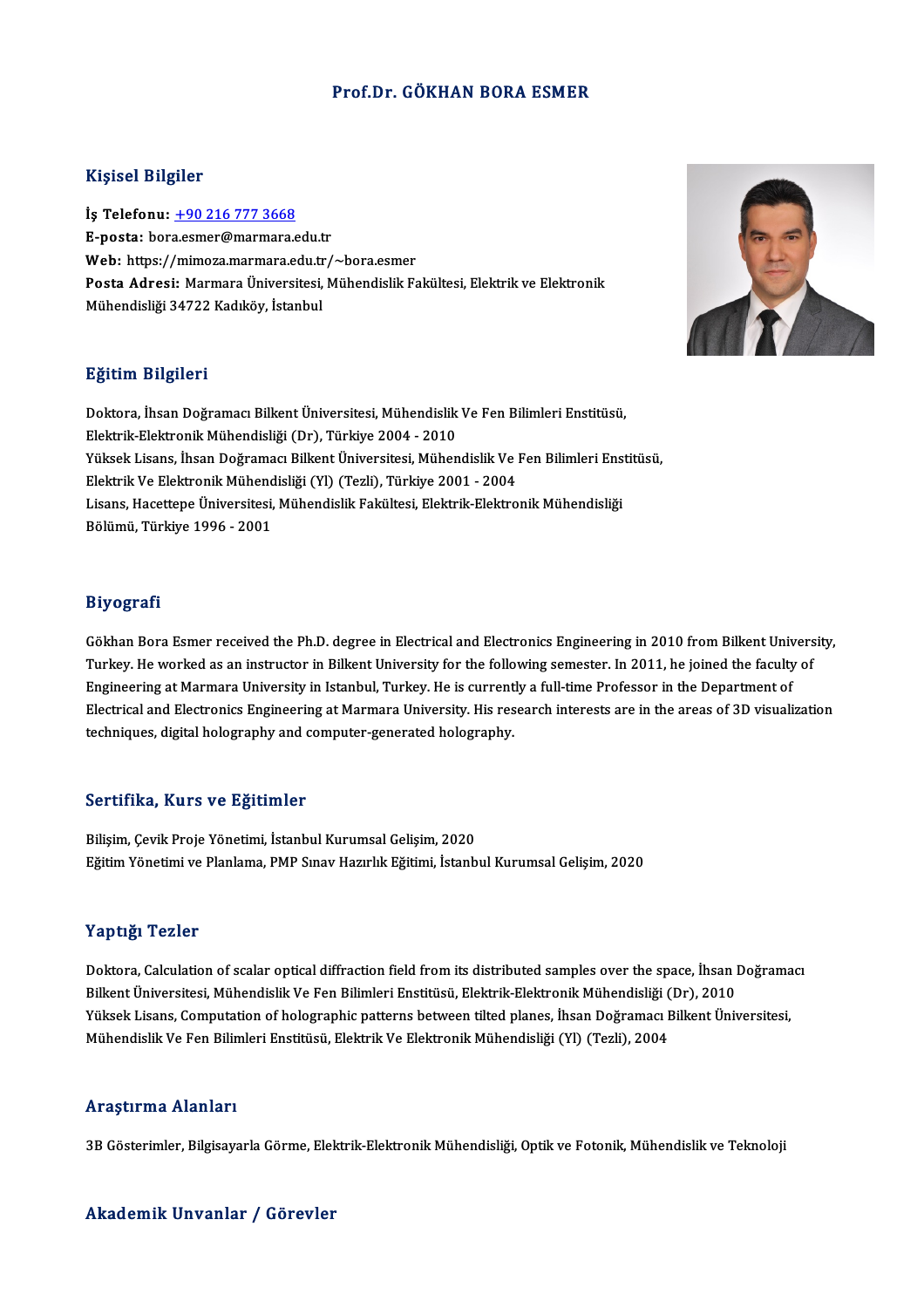Prof.Dr., Marmara Üniversitesi, Mühendislik Fakültesi, Elektrik Ve Elektronik Mühendisliği Bölümü, 2021 - Devam Ediyor<br>Des Dr., Marmara Üniversitesi, Mühendislik Fakültesi, Elektrik Ve Elektronik Mühendisliği Bölümü, 2021, Prof.Dr., Marmara Üniversitesi, Mühendislik Fakültesi, Elektrik Ve Elektronik Mühendisliği Bölümü, 2021 - Devai<br>Doç.Dr., Marmara Üniversitesi, Mühendislik Fakültesi, Elektrik Ve Elektronik Mühendisliği Bölümü, 2014 - 2021<br> Prof.Dr., Marmara Üniversitesi, Mühendislik Fakültesi, Elektrik Ve Elektronik Mühendisliği Bölümü, 2021 - Devam Ed<br>Doç.Dr., Marmara Üniversitesi, Mühendislik Fakültesi, Elektrik Ve Elektronik Mühendisliği Bölümü, 2014 - 20 Doç.Dr., Marmara Üniversitesi, Mühendislik Fakültesi, Elektrik Ve Elektronik Mühendisliği Bölümü, 2014 - 2021<br>Yrd.Doç.Dr., Marmara Üniversitesi, Mühendislik-Fakültesi, Elektrik Ve Elektronik Mühendisliği Bölümü, 2011 - 201 Yrd.Doç.Dr., Marmara Üniversitesi, Mühendislik Fakültesi, Elektrik Ve Elektronik Mühendisliği Bölümü, 2011 - 2014<br>Yrd.Doç.Dr., Beykent Üniversitesi, Mühendislik-Mimarlık Fakültesi, Elektronik Ve Haberleşme Mühendisliği Böl Yrd.Doç.Dr., Beykent Üniversitesi, Mühendislik-Mimarlık Fakültesi, Elektronik Ve Haberleşme Mühendisliği Bölümü, 2010<br>- 2011<br>Öğretim Görevlisi, İhsan Doğramacı Bilkent Üniversitesi, Mühendislik Fakültesi, Elektrik-Elektron

- 2011<br>Öğretim Göre<br>2010 - 2010<br>Arastuma Gö Öğretim Görevlisi, İhsan Doğramacı Bilkent Üniversitesi, Mühendislik Fakültesi, Elektrik-Elektronik Mühendisliği B<br>2010 - 2010<br>Araştırma Görevlisi, İhsan Doğramacı Bilkent Üniversitesi, Mühendislik Fakültesi, Elektrik-Elek

2010 - 2010<br>Araştırma Görevlisi, İhsan Doğramacı Bilkent Üniversitesi, Mühendislik Fakültesi, Elektrik-Elektronik Mühendisliği<br>Bölümü, 2001 - 2010

# Akademik İdari Deneyim

Akademik İdari Deneyim<br>Marmara Üniversitesi, Mühendislik Fakültesi, Elektrik-Elektronik Mühendisliği Bölümü, 2014 - 2017<br>Anabilim (Bilim Dalı Baskanı, Marmara Üniversitesi, Mühandislik Fakültesi, Elektrik Flektronik Mühar Anabilim/Bilim Dalı Başkanı, Marmara Üniversitesi, Mühendislik Fakültesi, Elektrik-Elektronik Mühendisliği Bölümü,<br>2011 - 2017 Marmara Üni<br>Anabilim/Bili<br>2011 - 2017

## Verdiği Dersler

Optics,YüksekLisans,2018 -2019 Protaty Derect<br>Optics, Yüksek Lisans, 2018 - 2019<br>Engineering Project II, Lisans, 2018 - 2019<br>Cirquit Theory II, Lisans, 2018 - 2019 Optics, Yüksek Lisans, 2018 - 2019<br>Engineering Project II, Lisans, 2018 - 2<br>Circuit Theory II, Lisans, 2018 - 2019<br>Introduction to Image Brosessing J iss Engineering Project II, Lisans, 2018 - 2019<br>Circuit Theory II, Lisans, 2018 - 2019<br>Introduction to Image Processing, Lisans, 2018 - 2019<br>Signals and Systems, Lisans, 2019, 2019 Circuit Theory II, Lisans, 2018 - 2019<br>Introduction to Image Processing, Lisans,<br>Signals and Systems, Lisans, 2018 - 2019<br>Engineering Project Llisans, 2018 - 2019 Introduction to Image Processing, Lisans, 2<br>Signals and Systems, Lisans, 2018 - 2019<br>Engineering Project I, Lisans, 2018 - 2019<br>Advanced Signal Processing, Yükselt Lisans Signals and Systems, Lisans, 2018 - 2019<br>Engineering Project I, Lisans, 2018 - 2019<br>Advanced Signal Processing, Yüksek Lisans, 2018 - 2019

### SCI, SSCI ve AHCI İndekslerine Giren Dergilerde Yayınlanan Makaleler

CI, SSCI ve AHCI İndekslerine Giren Dergilerde Yayınlanan Makaleler<br>I. Interferometric Measurement of TGF-beta Induced Epithelial-Mesenchymal Transition of Tumor Cells<br> <sup>Vanel B.</sup> ESMER C. B. ÜVET H Varol Varmen Indonesien<br>Interferometric Measureme<br>Varol R., ESMER G. B. , ÜVET H.<br>APPLIED SCIENCES PASEL silt Interferometric Measurement of TGF-beta Induced Epithelial-Mesend<br>Varol R., ESMER G. B. , ÜVET H.<br>APPLIED SCIENCES-BASEL, cilt.10, sa.24, 2020 (SCI İndekslerine Giren Dergi)<br>Accurate diffrection field calculation methed ba Varol R., ESMER G. B. , ÜVET H.<br>APPLIED SCIENCES-BASEL, cilt.10, sa.24, 2020 (SCI İndekslerine Giren Dergi)<br>II. Accurate diffraction field calculation method based on L-1-norm minimization from three-<br>dimensional objects APPLIED SCIENCES-BA<br>Accurate diffraction<br>dimensional objects<br>ESMEP C P **Accurate di<br>dimensional**<br>ESMER G. B.<br>APPLIED OP dimensional objects<br>ESMER G. B.<br>APPLIED OPTICS, cilt.58, sa.5, 2019 (SCI İndekslerine Giren Dergi)<br>Peal time computation of diffrestion fields for pivelated er ESMER G. B.<br>APPLIED OPTICS, cilt.58, sa.5, 2019 (SCI Indekslerine Giren Dergi)<br>III. Real-time computation of diffraction fields for pixelated spatial light modulators<br>Feman G. B APPLIED OF<br>Real-time<br>Esmer G. B.<br>OPTICS EVP Real-time computation of diffraction fields for pixelated spatial light modult Esmer G. B.<br>Esmer G. B.<br>OPTICS EXPRESS, cilt.23, sa.10, ss.12636-12647, 2015 (SCI İndekslerine Giren Dergi) Esmer G. B.<br>OPTICS EXPRESS, cilt.23, sa.10, ss.12636-12647, 2015 (SCI Indekslerine Giren Dergi)<br>IV. An algorithm for resolution enhancement of low-resolution patterns captured by a sensor array<br>Esmer G. B. OPTICS EXPRESS, cilt.23, sa.10, ss.12636-12647, 2015 (SCI Indekslerine Giren Dergi) An algorithm for resolution enhancement of low-resolution patterns capture<br>Esmer G. B.<br>OPTICS COMMUNICATIONS, cilt.313, ss.421-429, 2014 (SCI İndekslerine Giren Dergi)<br>Fest computation of Eneanal diffusation field of a thr Esmer G. B.<br>OPTICS COMMUNICATIONS, cilt.313, ss.421-429, 2014 (SCI İndekslerine Giren Dergi)<br>V. Fast computation of Fresnel diffraction field of a three-dimensional object for a pixelated optical<br>dovias OPTICS<br>Fast co<br>device<br>Esmon ( Fast comp<br>device<br>Esmer G. B.<br>APPLIED OI device<br>Esmer G. B.<br>APPLIED OPTICS, cilt.52, sa.1, 2013 (SCI İndekslerine Giren Dergi) VI. Exact diffraction calculation fromfields specified over arbitrary curved surfaces ESMERG.B. ,ONURAL L.,ÖZAKTAŞM.H. OPTICS COMMUNICATIONS, cilt.284, sa.24, ss.5537-5548, 2011 (SCI İndekslerine Giren Dergi)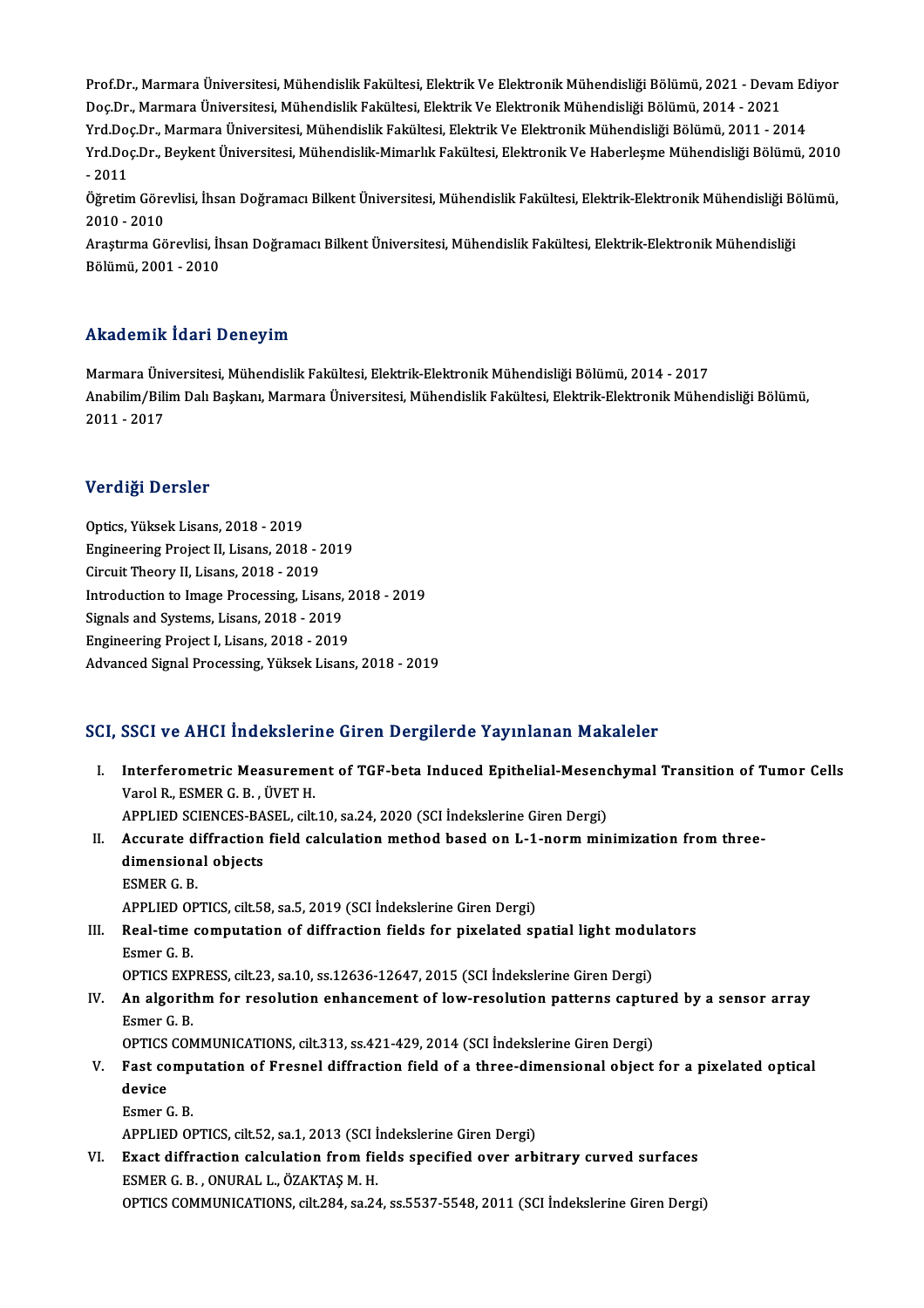VII. Diffraction field computation from arbitrarily distributed data points in space ESMERG.B. ,UzunovV.,ONURAL L.,ÖZAKTAŞM.H. ,GotchevA. SIGNAL PROCESSING-IMAGE COMMUNICATION, cilt.22, sa.2, ss.178-187, 2007 (SCI İndekslerine Giren Dergi)

### Diğer Dergilerde Yayınlanan Makaleler

- Iger Dergilerde Yayınlanan Makaleler<br>I. Performance Assessment of a Fast and Accurate Scalar Optical Diffraction Field Computation<br>Algorithm Performan<br>Algorithm<br>ESMER C P Performan<br>Algorithm<br>ESMER G. B.<br><sup>2D. Bosoarch</sup> Algorithm<br>ESMER G. B.<br>3D-Research, cilt.4, 2013 (Diğer Kurumların Hakemli Dergileri)
	-

## Kitap & Kitap Bölümleri

Itap & Kitap Bölümleri<br>I. Real-Time Diffraction Field Calculation Methods for Computer-Generated Holograms<br>FEMER C P Pet Kittle<br>Real-Time<br>ESMER G. B.<br>Helegraphic ESMER G. B.<br>Holographic Materials and Applications, Manoj Kumar, Editör, InTech Open Limited, Londrina, ss.109-126, 2019 ESMER G. B.<br>Holographic Materials and Application:<br>II. Yapay Zeka ve Girişimsel İşlemler<br>ESMER G. B

- Holographic<br><mark>Yapay Zeka</mark><br>ESMER G. B.<br>Soğlık Biliml
	-

ESMER G. B.<br>Sağlık Bilimlerinde Yapay Zeka, Melih Bulut, Nevit Dilmen, Gökhan Bora Esmer, Murat Gezer, Çiğdem Selçukcan ESMER G. B.<br>Sağlık Bilimlerinde Yapay Zeka, Melih Bulut, Nevit Dilmen, Gökhan Bora Esmer, Murat Gezer, Çiğdem Selçukcan<br>Erol, Leyla Türket Şener, Editör, Çağlayan Kitapevi ve Eğitim Çözümleri Ticaret A.Ş., İstanbul, ss.113

# III. Holographic 3DTV Displays Using Spatial Light Modulators Erol, Leyla Türket Şener, Editör, Çağlayan Kitapevi ve Eğitim Çözümleri Tic<br>Holographic 3DTV Displays Using Spatial Light Modulators<br>metodi k., rositza i., philip b., ESMER G. B. , ONURAL L., john w., REYHAN T.<br>Three Dimen Three Dimensional Television Capture Transmission Display, Haldun M. Ozaktas, Levent Onural, Editör, Springer,<br>Berlin, ss.529-555, 2008 metodi k., rositza i., philip b., ESMER G. B., ONURAL L., john w., REYHAN T.

# HakemliKongre / SempozyumBildiriKitaplarında Yer Alan Yayınlar

- akemli Kongre / Sempozyum Bildiri Kitaplarında Yer Alan Yayınlar<br>I. Measurement of Mechanical Response of Cell Membrane to High-Frequency Periodic Stimuli<br>Varel B. Ömereğlu S. Demireali A. ÜVET H. ESMER C. B Varit Rongre 7 Sompozyum Shufi Ricupiul III.<br>Measurement of Mechanical Response of Cell Men<br>Varol R., Ömeroğlu S., Demircali A., ÜVET H., ESMER G. B.<br>Digital Helegraphy and Three Dimonsional Imaging 22 Measurement of Mechanical Response of Cell Membrane to High-I<br>Varol R., Ömeroğlu S., Demircali A., ÜVET H., ESMER G. B.<br>Digital Holography and Three-Dimensional Imaging, 22 - 26 Haziran 2020<br>Interferemetris Measurement of Varol R., Ömeroğlu S., Demircali A., ÜVET H., ESMER G. B.<br>Digital Holography and Three-Dimensional Imaging, 22 - 26 Haziran 2020<br>II. Interferometric Measurement of Refractive Index Change of Tumor Cells Under Electrical Fi
- Digital Holography and Three-Dimensional Imaging, 22 26 Haziran 2020<br>Interferometric Measurement of Refractive Index Change of Tum<br>Varol R., Ömeroğlu S., Yılmaz A., ORUÇ M. E., ESMER G. B., ÜVET H.<br>Digital Holography and Interferometric Measurement of Refractive Index Change of Tumc<br>Varol R., Ömeroğlu S., Yılmaz A., ORUÇ M. E. , ESMER G. B. , ÜVET H.<br>Digital Holography and Three-Dimensional Imaging, 22 - 26 Haziran 2020<br>Holographie imaging
- III. Holographic imaging of tumor cells during epithelial-mesenchymal transition Digital Holography and Three-Dimensional Imaging, 22 - 26 Haziran 2020<br>Holographic imaging of tumor cells during epithelial-mesenchymal transition<br>Varol R., ESMER G. B. , Efe O., Ömeroğlu S., Aydemir G., Karadağ A., Meço E Holographic imaging of tumor cells du<br>Varol R., ESMER G. B. , Efe O., Ömeroğlu S., A<br>Photonics Europe 2020, 6 - 08 Nisan 2020<br>Holographie Imaging of Gancer Goll Br Photonics Europe 2020, 6 - 08 Nisan 2020<br>IV. Holographic Imaging of Cancer Cell Proliferation
- Photonics Europe 2020, 6 08 Nisan 2020<br>Holographic Imaging of Cancer Cell Proliferation<br>Ömeroğlu S., Meço E., Karadağ A., Aydemir G., Varol R., ORUÇ M. E. , BAŞBINAR Y., ESMER G. B. , ÜVET H.<br>2nd International Cancer Ion Holographic Imaging of Cancer Cell Proliferation<br>Ömeroğlu S., Meço E., Karadağ A., Aydemir G., Varol R., ORUÇ M. E. , BAŞBINAR Y., ES<br>2nd International Cancer Ion Channels Congress, İzmir, Türkiye, 22 - 24 Eylül 2019<br>Immeb
- 2nd International Cancer Ion Channels Congress, İzmir, Türkiye, 22 24 Eylül 2019<br>V. Immobilization of CTCs on Silane-Modified Surfaces 2nd International Cancer Ion Channels Congress, İzmir, Türkiye, 22 - 24 Eylül 2019<br>Immobilization of CTCs on Silane-Modified Surfaces<br>Ömeroğlu S., Meço E., Karadağ A., Aydemir G., Varol R., ORUÇ M. E. , BAŞBINAR Y., ESMER Immobilization of CTCs on Silane-Modified Surfaces<br>Ömeroğlu S., Meço E., Karadağ A., Aydemir G., Varol R., ORUÇ M. E. , BAŞBINAR Y., ES<br>2nd International Cancer Ion Channels Congress, İzmir, Türkiye, 22 - 24 Eylül 2019<br>HOL Ömeroğlu S., Meço E., Karadağ A., Aydemir G., Varol R., ORU<br>2nd International Cancer Ion Channels Congress, İzmir, Tü<br>VI. HOLOGRAPHIC IMAGING OF CELL PROLIFERATION<br>VAROL B. AYDEMİR G. KARADAĞ A. MEGO E. ÖMEROĞLU
- 2nd International Cancer Ion Channels Congress, İzmir, Türkiye, 22 24 Eylül 2019<br>HOLOGRAPHIC IMAGING OF CELL PROLIFERATION<br>VAROL R., AYDEMİR G., KARADAĞ A., MEÇO E., ÖMEROĞLU S., ORUÇ M. E. , BAŞBINAR Y., ESMER G. B. , Ü HOLOGRAPHIC IMAGING OF CELL PROLIFERATION<br>VAROL R., AYDEMİR G., KARADAĞ A., MEÇO E., ÖMEROĞLU S., ORUÇ M. E. , BAŞBINAR Y., ESMER G. B. , ÜVET H.<br>2nd International Cancer And Ion Channels Congress 2019, İzmir, Türkiye, 22 VAROL R., AYDEMIR G., KARADAĞ A., MEÇO E., ÖMEROĞLU S., ORUÇ M. E. , BAŞBINAR Y., ESMER G. B. ,<br>2nd International Cancer And Ion Channels Congress 2019, İzmir, Türkiye, 22 - 24 Eylül 2019, cilt.44,<br>VII. Volumetric extracti
- 2nd International Cancer And Ion Channels Congress 2019, İzmir, Türkiye, 22 24 Eylül 2019, cilt.44, ss.28-30<br>Volumetric extraction of pulmonary blood vessels from computerized tomography scans<br>ARIBAŞ K., ESMER G. B. , Şİ 2018 26th Signal Processing and Communications Applications Conference (SIU), İzmir, Türkiye, 2 - 05 Mayıs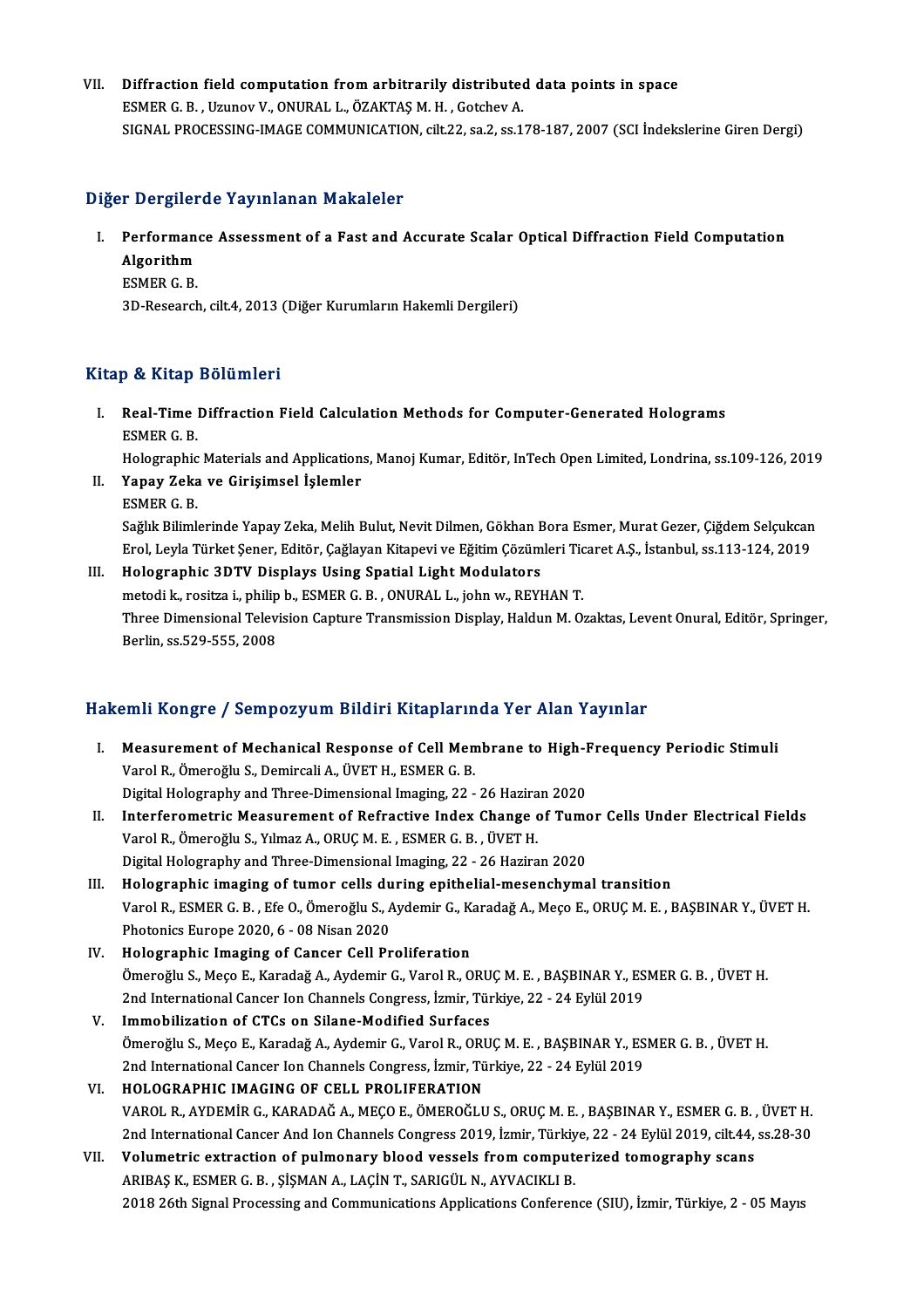2018, cilt.1, ss.1-4<br>11 norm minimi

|        | 2018, cilt 1, ss 1-4                                                                                                                                                           |
|--------|--------------------------------------------------------------------------------------------------------------------------------------------------------------------------------|
| VIII.  | L1-norm minimization-based accurate diffraction field calculation method emitted by three-                                                                                     |
|        | dimensional objects<br><b>ESMER G B</b>                                                                                                                                        |
|        | Conference on Unconventional Optical Imaging, Strasbourg, Fransa, 22 - 26 Nisan 2018, cilt.10677                                                                               |
| IX.    | Computation of exact diffraction field from its distributed samples                                                                                                            |
|        | <b>ESMER G B</b>                                                                                                                                                               |
|        | SPIE Conference on Practical Holography XXXI - Materials and Applications, San-Francisco, Kostarika, 30 Ocak - 01                                                              |
|        | Şubat 2017, cilt 10127                                                                                                                                                         |
| X.     | Performance assessment of LUT based diffractionfield calculation method for pixelated SLMs                                                                                     |
|        | ESMER G B                                                                                                                                                                      |
|        | Digital Holography and 3D Imaging, Heidelberg, Almanya, 25 - 28 Temmuz 2016                                                                                                    |
| XI.    | Real-Time Diffraction Field Calculation Method for Spatial Light Modulators with Pixelated Structure                                                                           |
|        | <b>ESMER G B</b>                                                                                                                                                               |
|        | 24th Signal Processing and Communication Application Conference (SIU), Zonguldak, Türkiye, 16 - 19 Mayıs 2016,                                                                 |
|        | ss 1557-1560                                                                                                                                                                   |
| XII.   | Pikselli Yapıya Sahip Uzamsal I sık Kipleyicileri içinGerçek Zamanlı Kırınım Deseni Hesaplama                                                                                  |
|        | Yöntemi                                                                                                                                                                        |
|        | ESMER G B                                                                                                                                                                      |
|        | Sinyal İşleme ve Uygulamaları Kurultayı 2016, Türkiye, 16 - 19 Mayıs 2016                                                                                                      |
| XIII.  | Reconstruction of Diffraction Field From Its Samples Distributed Over Space                                                                                                    |
|        | ESMER G. B., otilia p., popescu d.                                                                                                                                             |
|        | Digital Holography & 3-D Imaging Meeting, Shanghai, Çin, 24 - 28 Mayıs 2015<br>An Iterative Algorithm for Improving Resolution and Signal to Noise Ratio of Captured Noisy Low |
| XIV.   | <b>Resolution Diffraction Fields</b>                                                                                                                                           |
|        | ESMER G B                                                                                                                                                                      |
|        | Digital Holography and 3D Imaging, 13 - 17 Temmuz 2014                                                                                                                         |
| XV.    | Fast Computation Of Scalar Optical Diffraction Pattern For Pixelated Spatial Light Modulators                                                                                  |
|        | Esmer G B                                                                                                                                                                      |
|        | 22nd IEEE Signal Processing and Communications Applications Conference (SIU), Trabzon, Türkiye, 23 - 25 Nisan                                                                  |
|        | 2014, ss 224-227                                                                                                                                                               |
| XVI.   | Pikselli Uzamsal Işık Kipleyicileri için Skalar Optik Kırınım Deseninin Hızlı Hesaplanması                                                                                     |
|        | <b>ESMER G B</b>                                                                                                                                                               |
|        | 22. Sinyal I', sleme ve Uygulamaları Kurultayı, Trabzon, Türkiye, 23 - 25 Nisan 2014                                                                                           |
| XVII.  | Algorithms for Fast Calculation of Scalar Optical Diffraction Field on a Pixelated Display Device                                                                              |
|        | ESMER G.B.                                                                                                                                                                     |
|        | IEEE-Africon2013, 9 - 12 Eylül 2013                                                                                                                                            |
| XVIII. | Performance Assessment of a Fast and Accurate Scalar Optical Diffraction Field Computation<br>Algorithm                                                                        |
|        | <b>ESMER G B</b>                                                                                                                                                               |
|        | Collaborative Conference on 3D Research 2013, 24 - 28 Haziran 2013                                                                                                             |
| XIX.   | Örnekleme Yerlerinin Skalar Kırınım Deseninin Doğru Hesaplanmasındaki Etkisi                                                                                                   |
|        | ESMER G. B., ONURAL L., ÖZAKTAŞ M. H.                                                                                                                                          |
|        | 20. Sinyal İşleme ve Uygulamaları Kurultayı, Muğla, Türkiye, 18 - 20 Nisan 2012                                                                                                |
| XX.    | Performance Assessment of A Diffraction Field Computation Method Based on Source Model                                                                                         |
|        | ESMER G. B., ONURAL L., ÖZAKTAŞ M. H., vladislav u., atanas g.                                                                                                                 |
|        | IEEE-3DTVCon 2008, 28 - 30 Mayıs 2008                                                                                                                                          |
| XXI.   | Bessel Functions Based Reconstruction of Non Uniformly Sampled Diffraction Fields                                                                                              |
|        | vladislav u., ESMER G. B., atanas g., ONURAL L., ÖZAKTAŞ M. H.                                                                                                                 |
|        | IEEE-3DTVCon 2007, 7 - 09 Mayıs 2007                                                                                                                                           |
| XXII.  | Reconstruction of Scalar Diffraction Field from Distributed Data Points Over 3D Space                                                                                          |